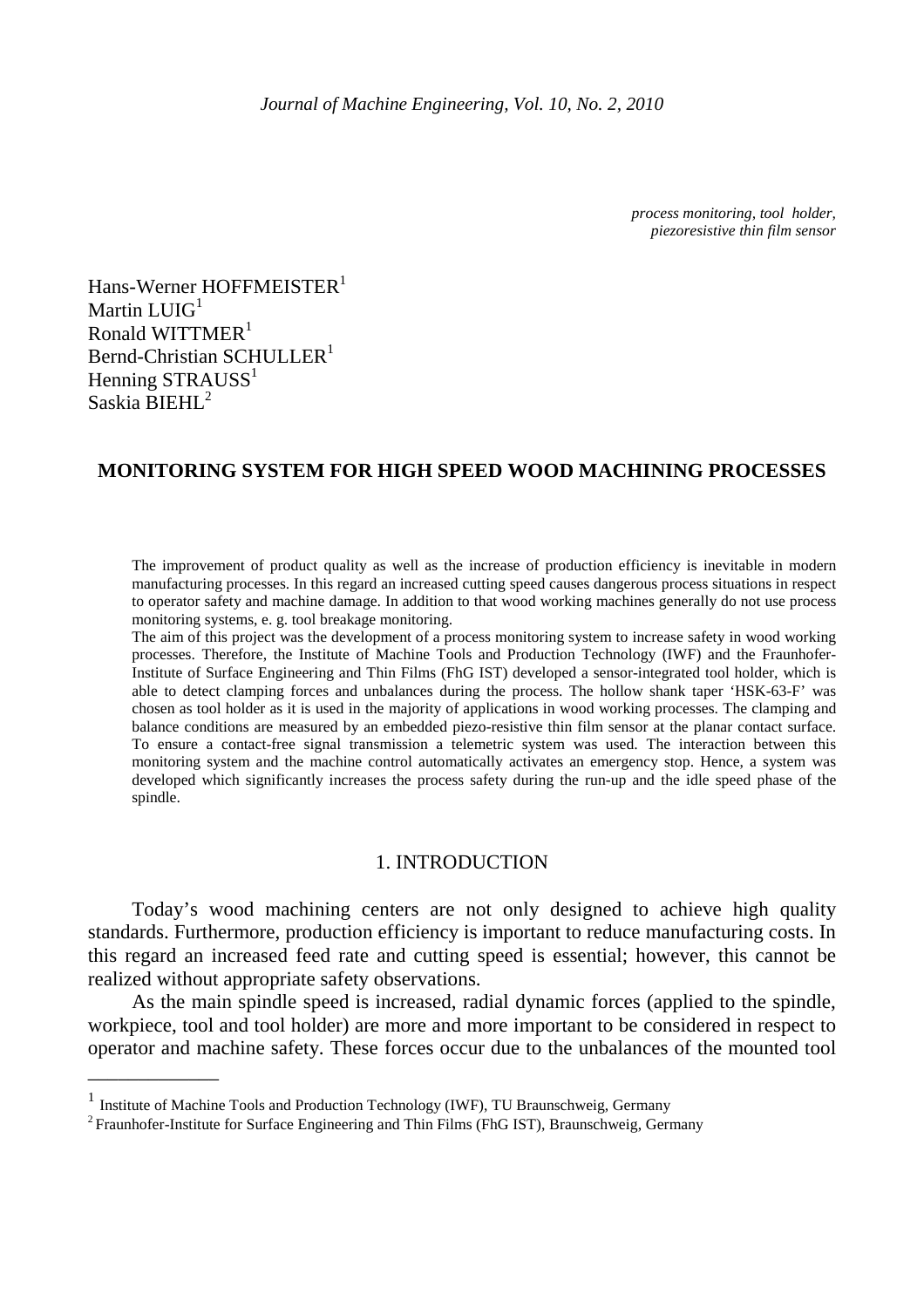holder system. They do not only lead to a decreased tool life time but also considerably reduce the life time of the spindle's bearings.

Furthermore, if the excitation frequency caused by the dynamic forces equals the natural frequencies of the used tool, the possibility of tool breakage during the process cannot be excluded [1]. To guarantee operator's safety solutions must be found to monitor the occurring forces. The aim of such a system should be to develop a process monitoring system which detects the occurring unbalance during the run-up phase of the main spindle. In addition to that, appropriate measures (e.g. emergency stop or spindle speed regulation) should be carried out independently.

## 2. DEVELOPMENT OF THIN FILM SENSORS

A new and effective way of monitoring forces in tools are thin-film force measuring sensors (also known as DiaForce® sensor layers) [2]. They are able to measure high dynamic force changes and can be integrated into the interface of tool and main spindle. Thus, it is possible to monitor the occurring forces. For this reason these sensors based on piezo-resistive micro-structured layers were used to identify the process parameters. Modern manufacturing processes such as coating- and laser-structuring processes allow a layer thickness of four to six micrometers to be produced. This makes it possible to directly apply the sensor layer into the tool holder without a significant change of its design. The transfer of the sensor's outgoing signals is realized by a contact-free telemetric system in which the rotor unit is also applied to the tool holder itself.

The integration of the sensor layer into the interface area is independent of the type of tool holder. Due to its high market share of more than 80% [3] in the field of wood working, the tool holder, type HSK F63 was selected [4]. The sensor layers were placed on the polished contact surface of the appropriate inner attachment face. As this area is located in the main force direction it is the best position for detecting clamping and unbalance changes quickly and accurately. The sensor layers recognize critical balance conditions by the change of bending moment and critical states of loads by the change of the normal force (Fig. 1, top).

On the bottom side of Fig. 1, the top view with its inner attachment surface of the tool holder is shown. The sensor's concept is based on four congruent piezo-resistive sensor segments. Changes of the applied force lead to resistance changes of the sensor-applied layer in each area. When the bending moment occurs it can be observed by monitoring the resistance of both sensor segments, in direction of unbalance and in opposite direction. Thus, the unbalance is measured by the signal of two opposing surfaces being connected according to a Wheatstone half bridge circuit. Furthermore, the clamping force is measured by a series connection of all sensors covering the planar surface. As a result unbalance and clamping forces can be simultaneously detected with this setup using the same sensor elements.

The coating was carried out in a plasma assisted chemical vapor deposition process (PACVD process), in which the sensor layer, consisting of a diamond-like amorphous carbon - hydrogen film, was separated. Regarding friction coefficient and hardness, the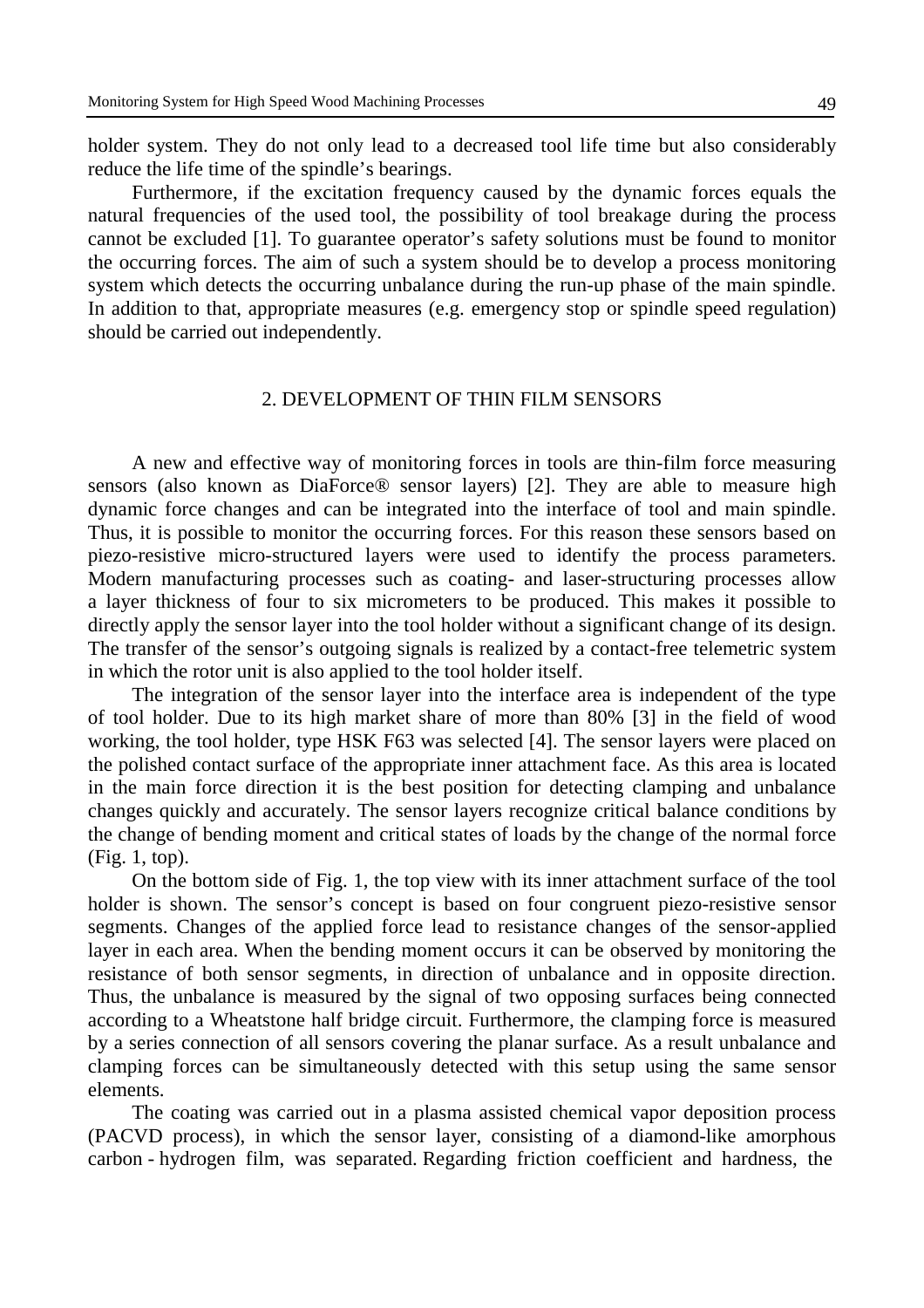

Fig. 1. Top: Characteristics to be measured by the sensor (bending moment *M* and clamping force *F*) Bottom: Division of the planar contact surface into four areas (sensor segments)

applied sensor layer combines piezo-resistive behavior with excellent tribological properties. The pre-condition for a 'DiaForce® layer' with excellent adhesive strength and minimal defects is a surface with good flatness and low roughness, so that the contact conditions and thus the sensor behavior are reproducible. For this reason, a pretreatment of the inner attachment face by a polishing process to a maximum surface roughness of  $R_z = 0.1 \mu m$  is necessary. This will prevent high peaks of the surface profile from causing defects in the sensor layer and leading to short circuits. In direct contact with the thin film sensor gets a photolithographically structured and a metallized polyamide foil. The four electrode structures consist of a galvanically deposited nickel layer with a thickness of five micrometers (Fig. 2, left). At the end of these layers cables for connection are soldered. The application of the connecting layer with the depicted view downwards implicates that recesses (pockets) must be inserted in the planned installation. These prevent damage to the cable in clamping operations, where the inner attachment face is directly applied to the spindle. The location of the electrode structures on the connecting layer was chosen in such a way that the contact wires are located in the areas of the four pockets (Fig. 2, right).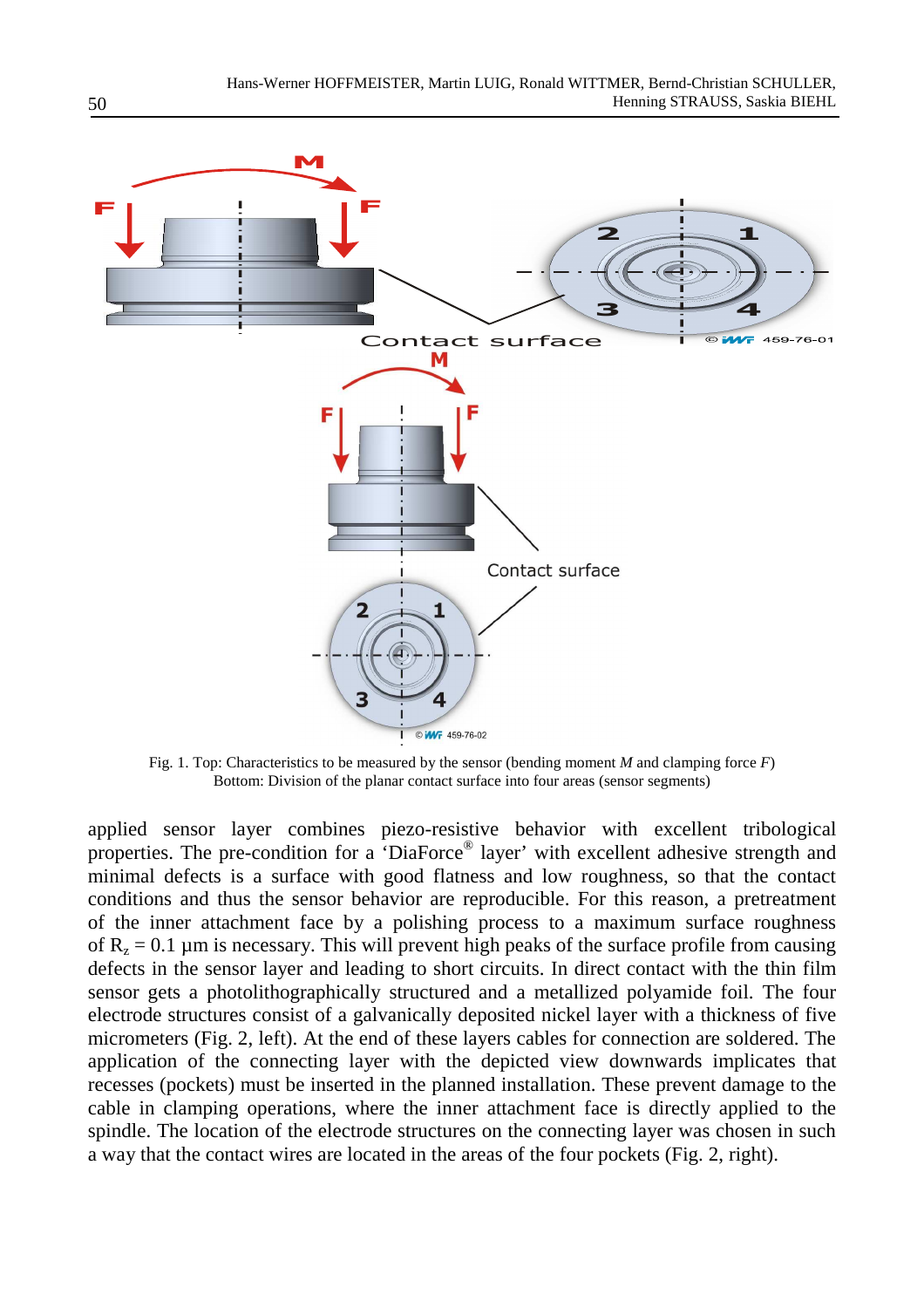

Fig. 2. Left, Contact foil in optimized design; Right: Planar contact surface with applied contact foil

To ensure an undisturbed power supply of the sensor and signal acquisition while the spindle is running, an inductive telemetric signal was used. As shown in Fig. 3, it consists of a transmitter-unit (rotor) which is integrated into the tool holder and a receiver-unit (stator). The stator is linked to an evaluation system and a measuring board. Further, the signal transmisson between the individual sensor segments and the telemetric system was achieved by wires being located in eroded holes between the inner attachment surface (in the area of the pockets) and the telemetric system.



Fig. 3. Scheme of the sensor-integrated tool holder with integrated telemetric module

Fig. 4 shows the structure of the electronic measurement device in which each sensor segment can be understood as a single resistor. These are connected to the Wheatstone half bridge circuit before the signal is transmitted via the telemetric system. In addition to the four resistors, sensorpads were connected in such a way that unbalance and changes in force can be measured.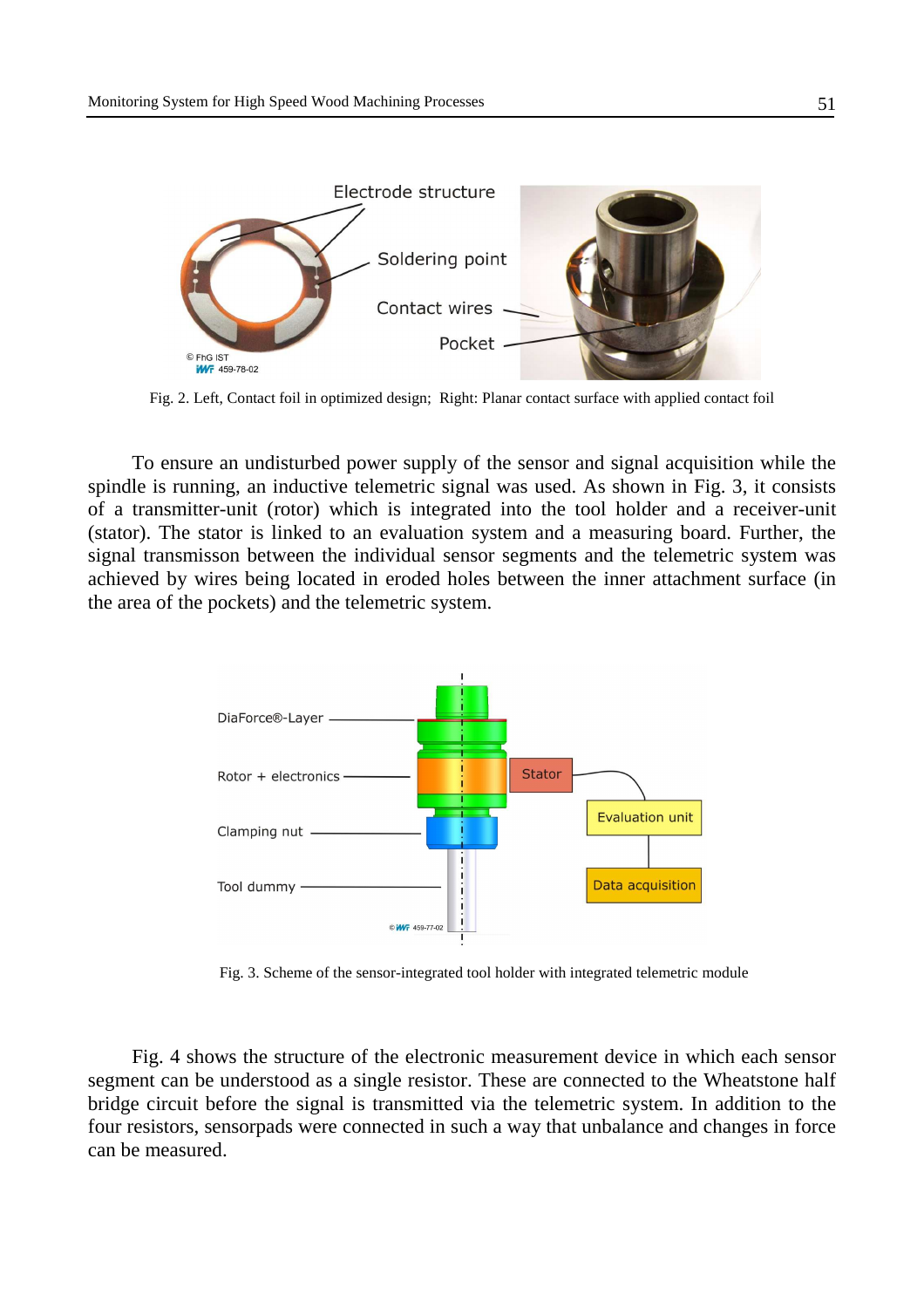

Fig. 4. Scheme and overview of the electronic measurement device (Source: Artis GmbH)

# 3. EXPERIMENTAL SETUP, RESULTS AND DISCUSSION

Before the first experimental studies were carried out, the single sensor segments were calibrated on a separate test stand for spindles. Since the DiaForce® sensor layers are based on the piezo-resistive principle, the signal sensor surface reacts to a change in force with a change of resistance. As shown in Fig. 5 almost no hysteresis effects occur due to repeated applying of defined loads. The sensor layers show an approximately linear progression in the operational area of more than 7 kN.



Fig. 5. Characteristic curves of force and resistance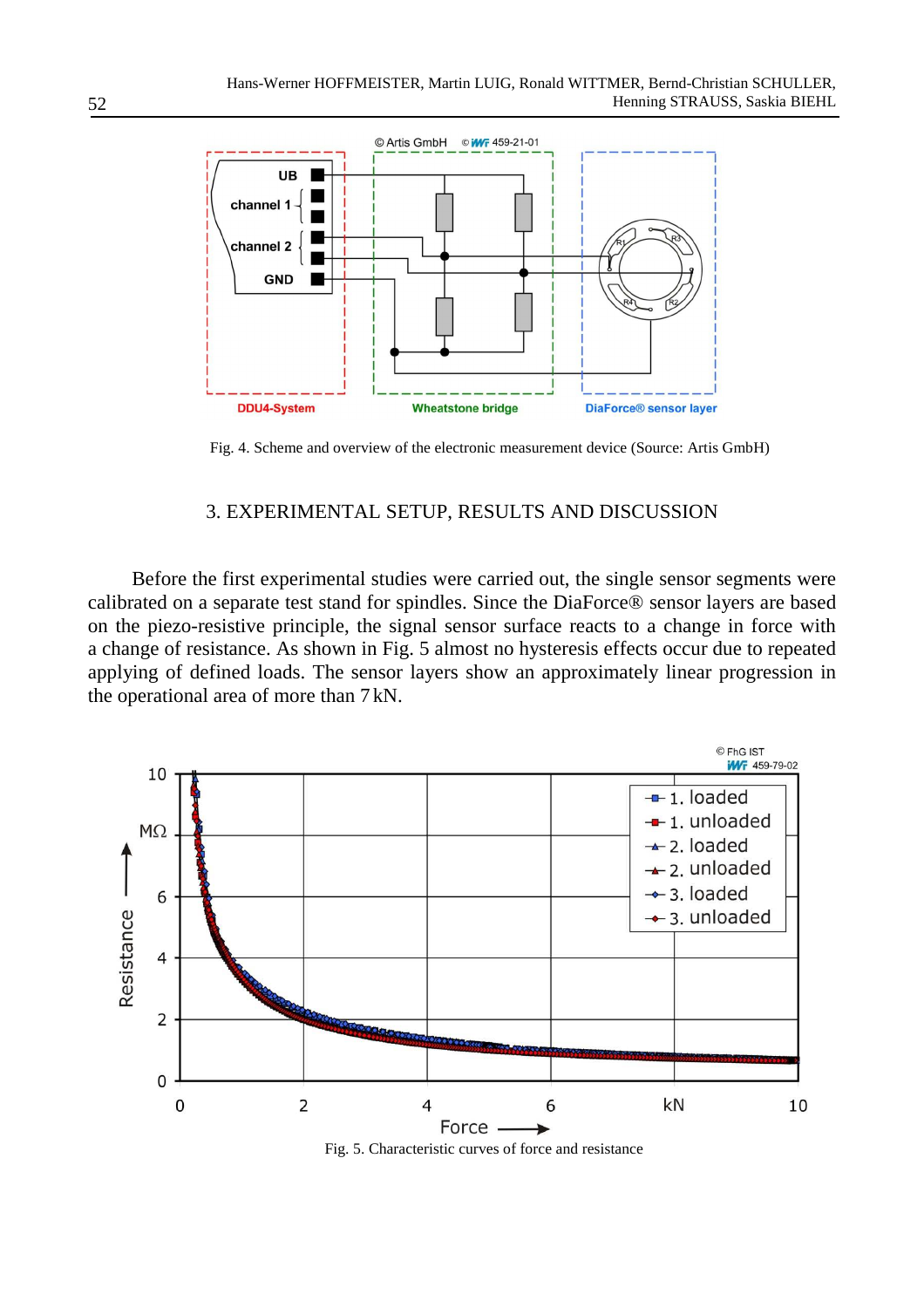Once the calibration of all sensor segments was done static tests for determining the clamping force and the bending torque were carried out. To analyse the characteristic of the clamping force the tool was repeatedly clamped and unclamped in a pneumatic test stand. As shown in Fig. 6 reproducible results were monitored. Further, the aquisition of occurring bending torque was tested by manual initiation of shear forces. For demonstrating unbalanced tools cylindrical tool dummies in addition to eccentrically located screws were used as shown in Fig. 7. By varying the number of screws and their thread depth the mass of unbalance can be set. According to this method a typical mass-unbalance ratio of common used tungsten carbide cutting inserts can be realized.



Fig. 6. Static test of the clamping force

The successful test of the tool holder was followed by the examination of its function on a machining center during operation. Therefore, a holder for the stator was designed and integrated into the z-axis of the machining center as shown in Fig. 7.



Fig. 7. Integration of the sensor-integrated tool into a machining center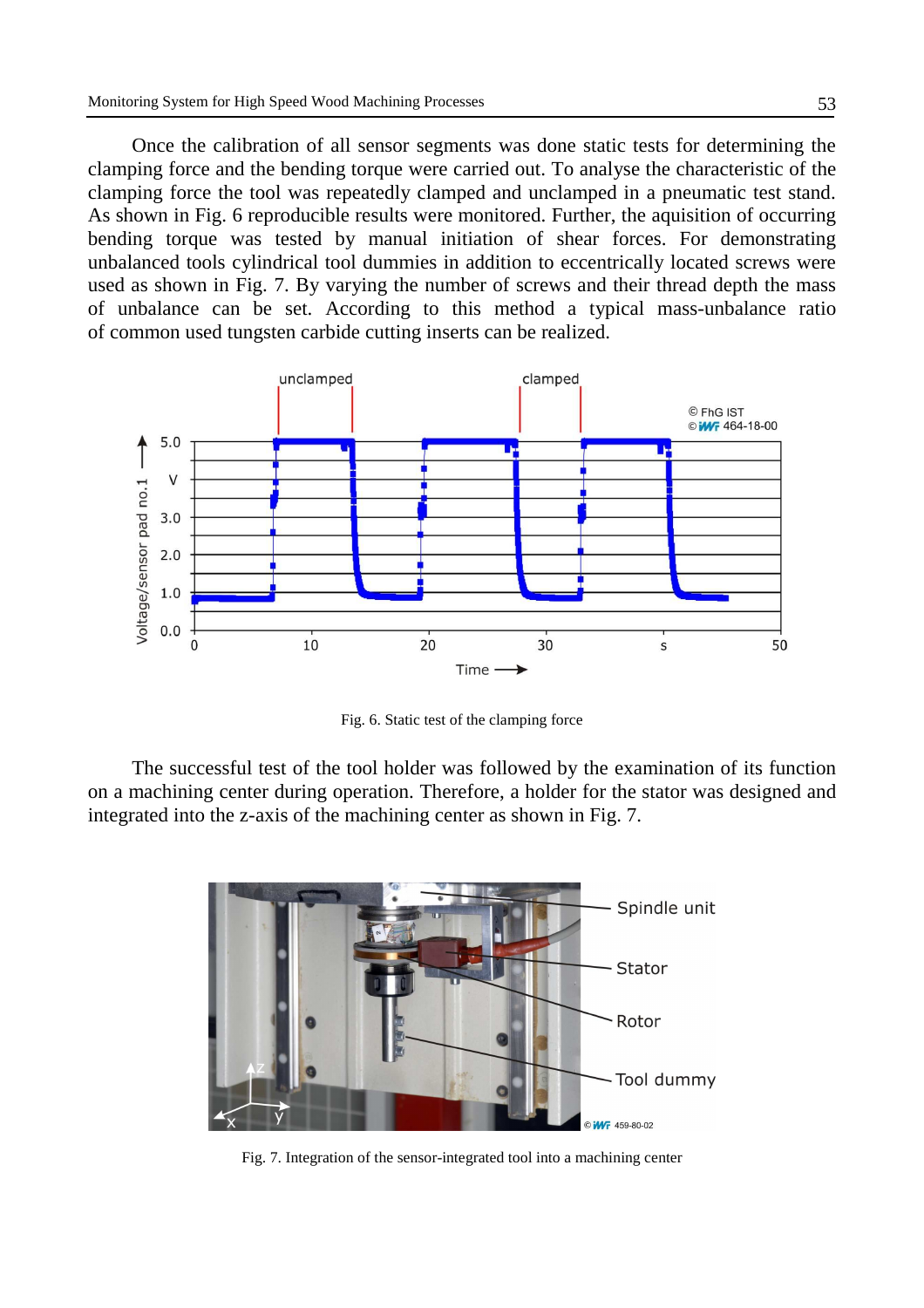For measurements during dynamic operation the direction of the unbalance has to be accurately defined. In addition to the difference value in the bending moment its direction can be determined as follows. Fig. 8 shows two curves, which were recorded at the spindle test stand. In both tests the tool dummy (shown in Fig. 7) was integrated into the tool holder. Curve 0° shows an increasing voltage signal for the run-up phase of the spindle and a decreasing signal for the decelerating phase. In this test, the unbalance was located orthogonal to the bending moment's axis. The curve shows that the increase of the spindle speed leads to an increase of voltage output. Curve 90° represents the output signal of a similar test, however, in this case the signal was recorded using two sensor segments being located in direction of the axis of the occurring bending moment. Correspondingly, the voltage signal of this test remains constant. Thus, it is possible to determine the direction of the bending moment due to an unbalanced system.



Fig. 8. Sensor signal in both direction to the axis of bending moment, parallel (90°) and orthogonal (0°)

The diagram in Fig. 9 shows single measurement curves of different values of revolution speed. The voltage signal was recorded by two sensor segments arranged oppositely to each other (R1 and R3, compare Fig. 4). The first curve documents that the change of revolution speed of the main spindle with a clamped balanced tool dummy does not effect the voltage output. Further, the tool dummy with defined unbalance is presented according to the second (1,000 rpm) and third (2,000 rpm) curve. The dynamic unbalance is proportional to the output and increases quadratically with the revolution speed. Thus, the change of voltage of the third curve representing a revolution speed of 2,000 rpm is about four times higher than the second curve representing 1,000 rpm. The dynamic test was repeated several times for different unbalance masses so that both could be demonstrated, the function itself and the reproducibility of the sensor's principle.

During the run-up phase of the spindle the signal of each sensor segment was continuously measured and fowarded to an evaluation system which consists of a computer using the data acquisition software LabVIEW® to control appropriate measures. Once a selectable and adaptable limit is exceeded, a digital signal is forwarded to the control of the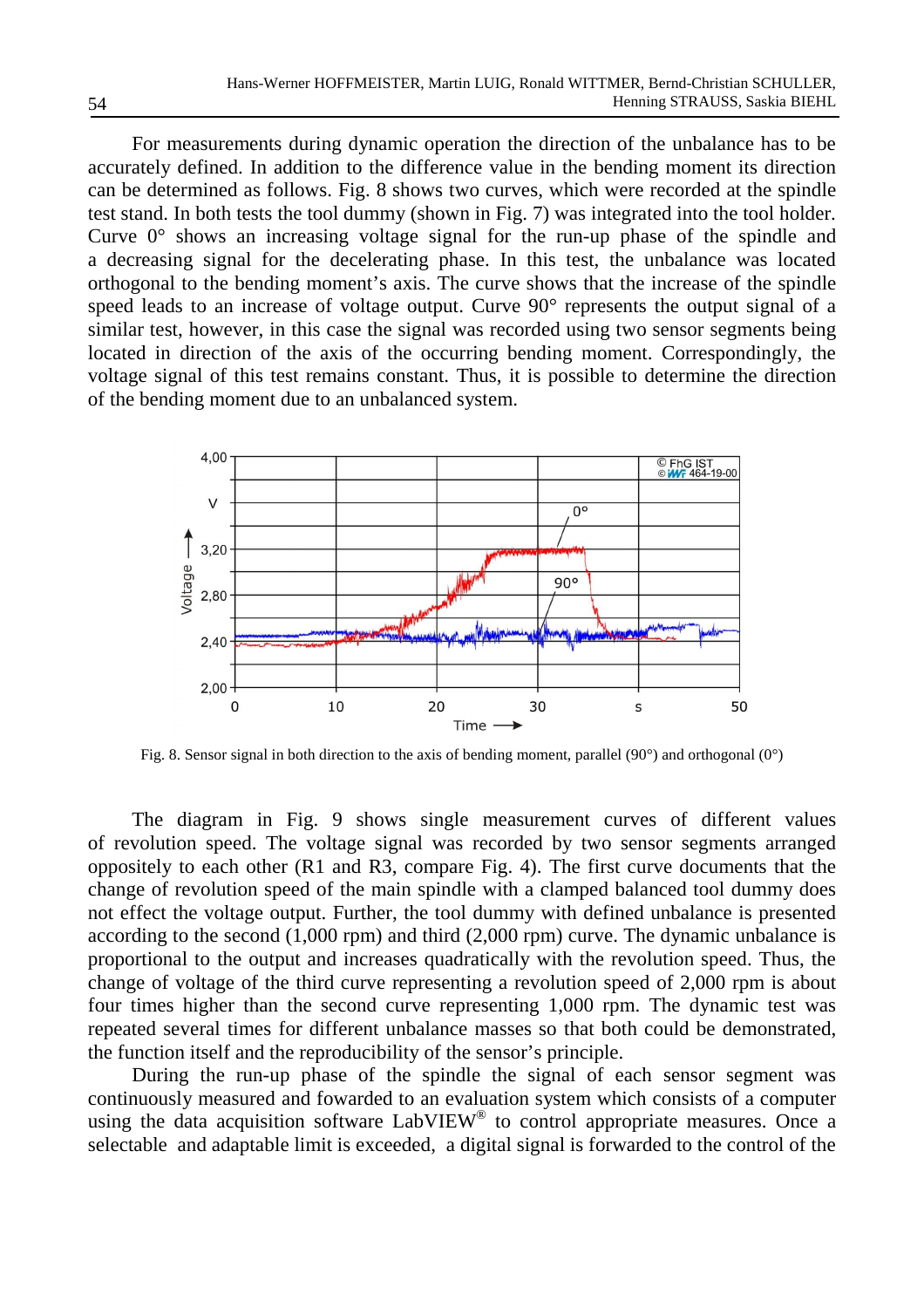

Fig. 9. Measurement results according to varied unbalances

machining center. The signal was used to automatically activate an emergency stop or to shut down the main spindle. Thus, the developed sensor system is able to detect the location and direction of the unbalance as well as variant clamping forces. Based on that, this new process monitoring system increases operator and machine safety.

### 4. SUMMARY AND OUTLOOK

The development of high-speed machining has led to the consequence that nearly all manufacturers of wood working machinery sell high-speed or high-performance machines. The standard spindle speed has increased in the last few years from 18,000 rpm to 24,000 rpm and a further increase is to be expected [5]. However, high-speed machining also means higher risks for operators from broken parts, e.g. broken tools, and higher risks of machine damage. To protect operators from these risk and to reduce damage related costs manufacturers are forced to take appropriate countermeasures. Nowadays, these are realized by housings or casings which, however, cannot be understood as a damage prevention. Therefore, the modified tool holder with integrated sensor control is developed in addition to already existing safety units. It detects incorrect clamping situations of the tool holder and unbalance occurring out of high manufacturing tolerances or broken tool inserts. In this way, a contribution to the increase of operator and machine safety and a reduction of maintenance is done.

The development of the presented sensor-integrated tool holder shows that it is possible to detect changes in clamping forces and unbalance during the run-up phase of the main spindle [6]. Besides the development and application of the various sensor layers a future aim of the research activities will be the integration of the highly sensitive electronic into the rotating spindle system itself. A recently granted research project based